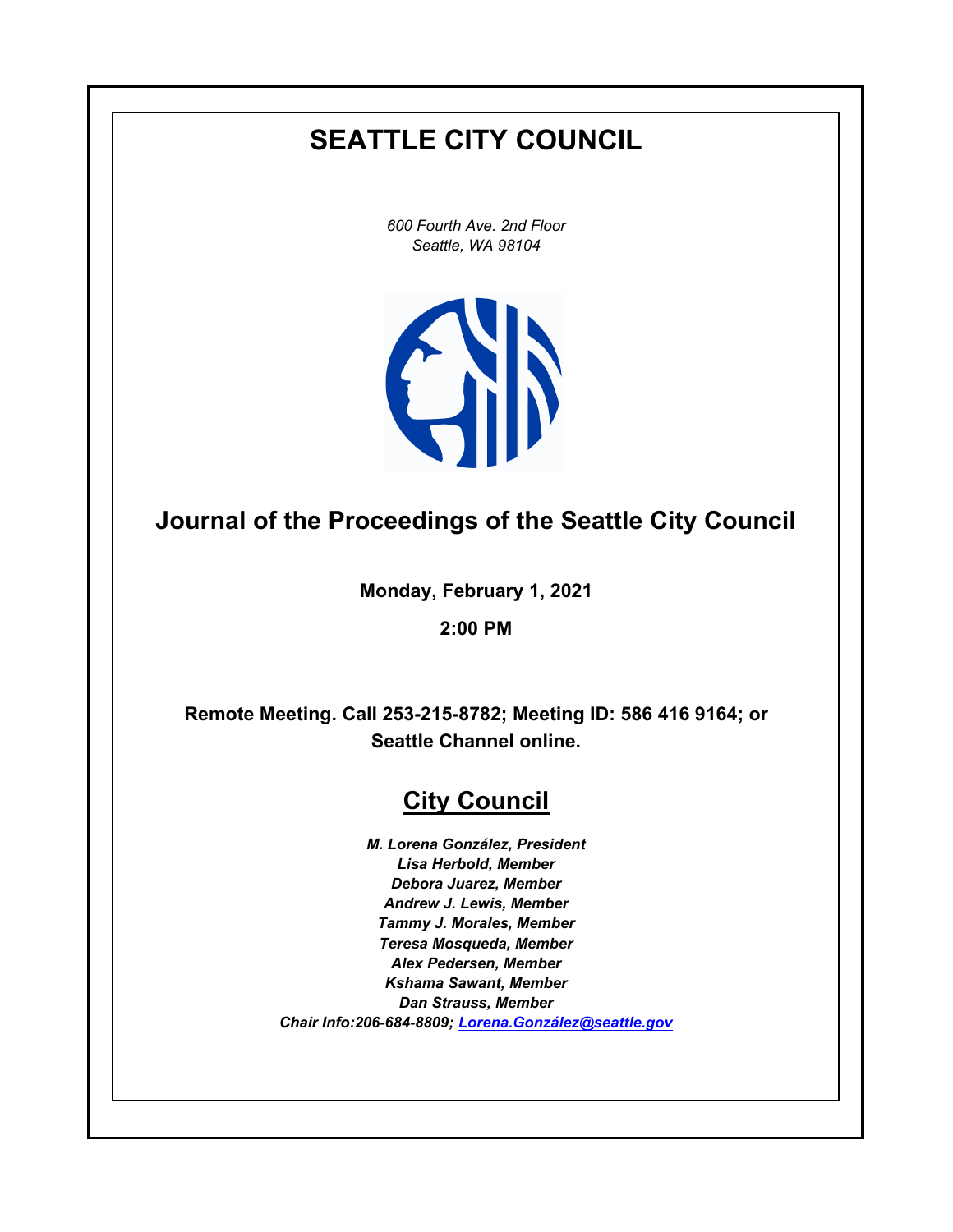*In-person attendance is currently prohibited per Washington State Governor's Proclamation 20-28.15, until the COVID-19 State of Emergency is terminated or Proclamation 20-28 is rescinded by the Governor or State legislature. Meeting participation is limited to access by telephone conference line and online by the Seattle Channel.*

# **A. CALL TO ORDER**

The City Council of The City of Seattle met remotely pursuant to Washington State Governor's Proclamation 20-28.15, and guidance provided by the Attorney General's Office, on February 1, 2021, pursuant to the provisions of the City Charter. The meeting was called to order at 2:00 p.m., with Council President González presiding.

# **B. ROLL CALL**

## **The following Councilmembers were present and participating electronically:**

**Present:** 6 - González , Juarez, Lewis, Morales, Pedersen, Strauss

**Late Arrival:** 3 - Herbold, Mosqueda, Sawant

## **C. PRESENTATIONS**

There were none.

## **D. APPROVAL OF THE JOURNAL**

[Min 317](http://seattle.legistar.com/gateway.aspx?m=l&id=/matter.aspx?key=11347) **January 25, 2021**

**Motion was made, duly seconded and carried, to adopt the proposed Minutes by the following vote, and the President signed the Minutes:**

**In Favor:** 6 - González , Juarez, Lewis, Morales, Pedersen, Strauss

**Opposed:** None

#### **E. ADOPTION OF INTRODUCTION AND REFERRAL CALENDAR**

[IRC 288](http://seattle.legistar.com/gateway.aspx?m=l&id=/matter.aspx?key=11348) **February 1, 2021**

**Motion was made, duly seconded and carried, to adopt the proposed Introduction and Referral Calendar (IRC) by the following vote:**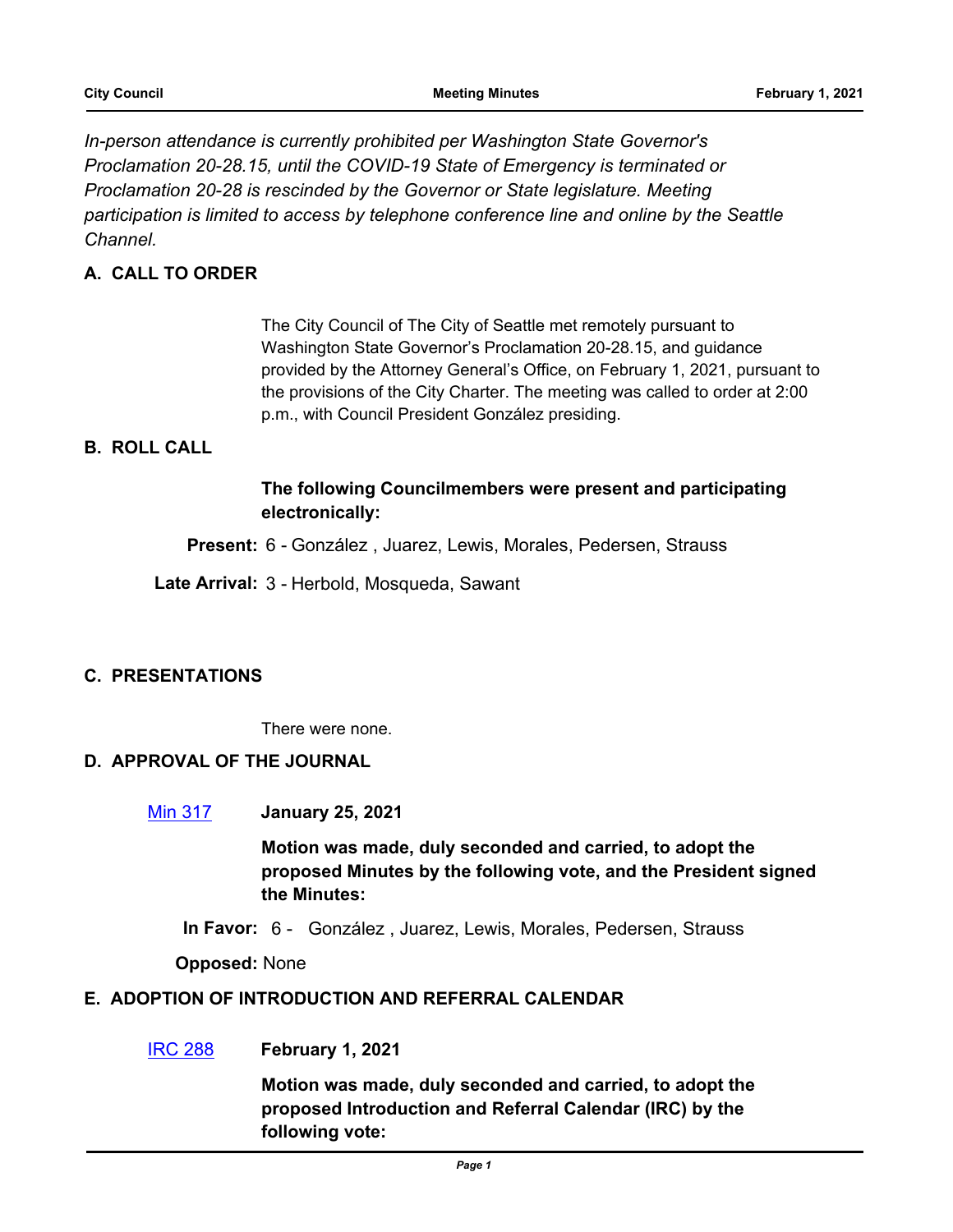**In Favor:** 6 - González , Juarez, Lewis, Morales, Pedersen, Strauss **Opposed:** None

*Councilmember Sawant joined the meeting at 2:02 p.m.*

## **F. APPROVAL OF THE AGENDA**

Motion was made, duly seconded and carried, to adopt the proposed Agenda.

*Councilmember Mosqueda joined the meeting at 2:04 p.m.*

*Noted for the record: Councilmember Mosqueda was unable to participate at Roll Call through the Approval of the Agenda due to technical difficulties.*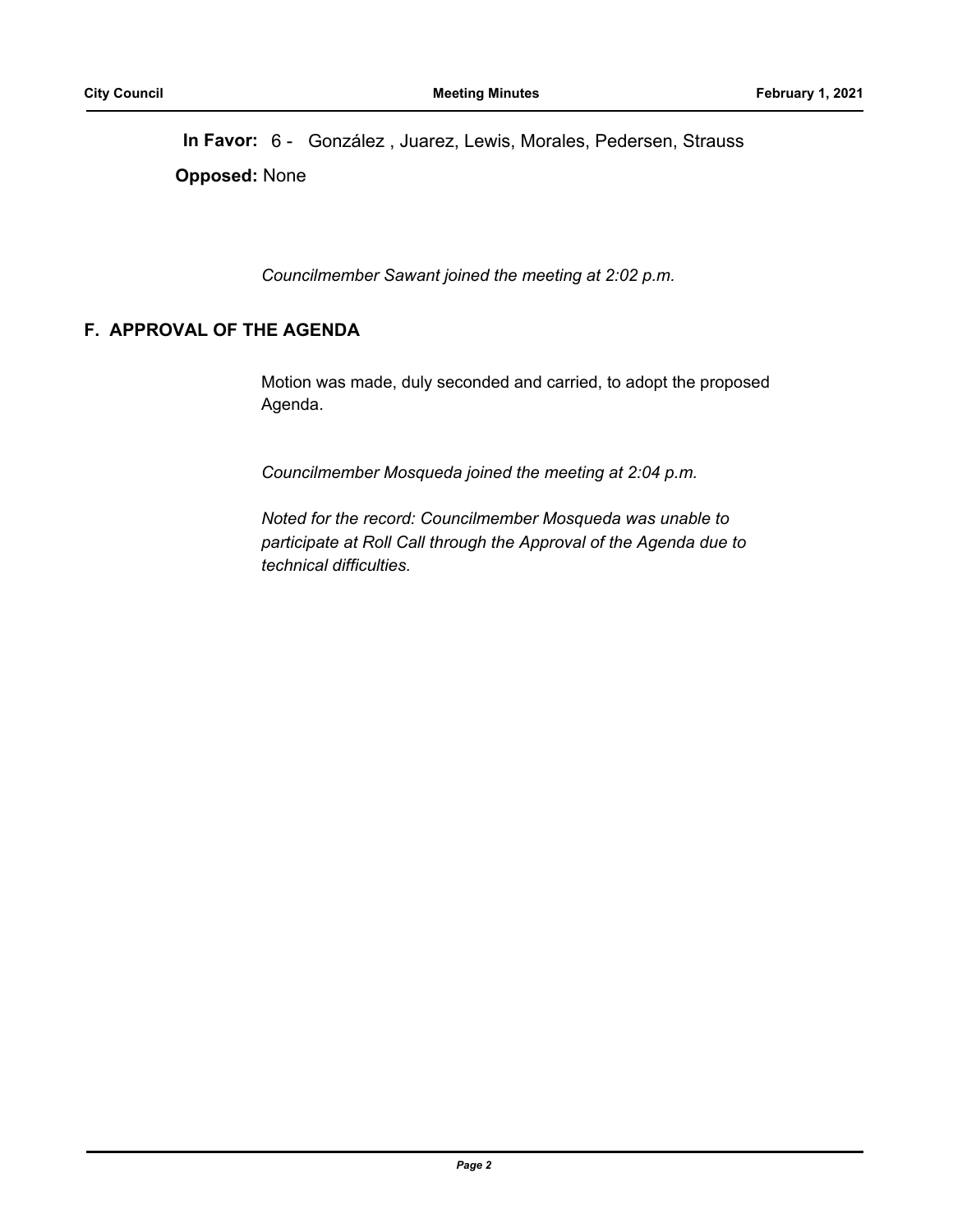## **G. PUBLIC COMMENT**

The following individuals addressed the Council:

Charlie Lapham Deepa Sivarajan Annemarie Dooley Howard Gale

*Councilmember Herbold joined the meeting at 2:10 p.m.*

Holly Townes Rob McVicars Jim Street Nathaniel Gundersen Kristina Soman-Faulkner Sean Armstrong

By unanimous consent, the Council Rules were suspended to extend the Public Comment period for an additional 15 minutes.

Aliesha Ruiz Brittney Bollay Matthew Combe Uche Okezie Julia Buck Amy Wheeless Steven Tate Elizabeth Stampe Jack Williams Zach Amittay BJ Last Jonny Kocher

## **H. PAYMENT OF BILLS**

[CB 119994](http://seattle.legistar.com/gateway.aspx?m=l&id=/matter.aspx?key=11334) **AN ORDINANCE appropriating money to pay certain audited claims for the week of January 18, 2021 through January 22, 2021 and ordering the payment thereof.**

Motion was made and duly seconded to pass Council Bill 119994.

**The Motion carried, the Council Bill (CB) was passed by the following vote, and the President signed the Council Bill (CB):**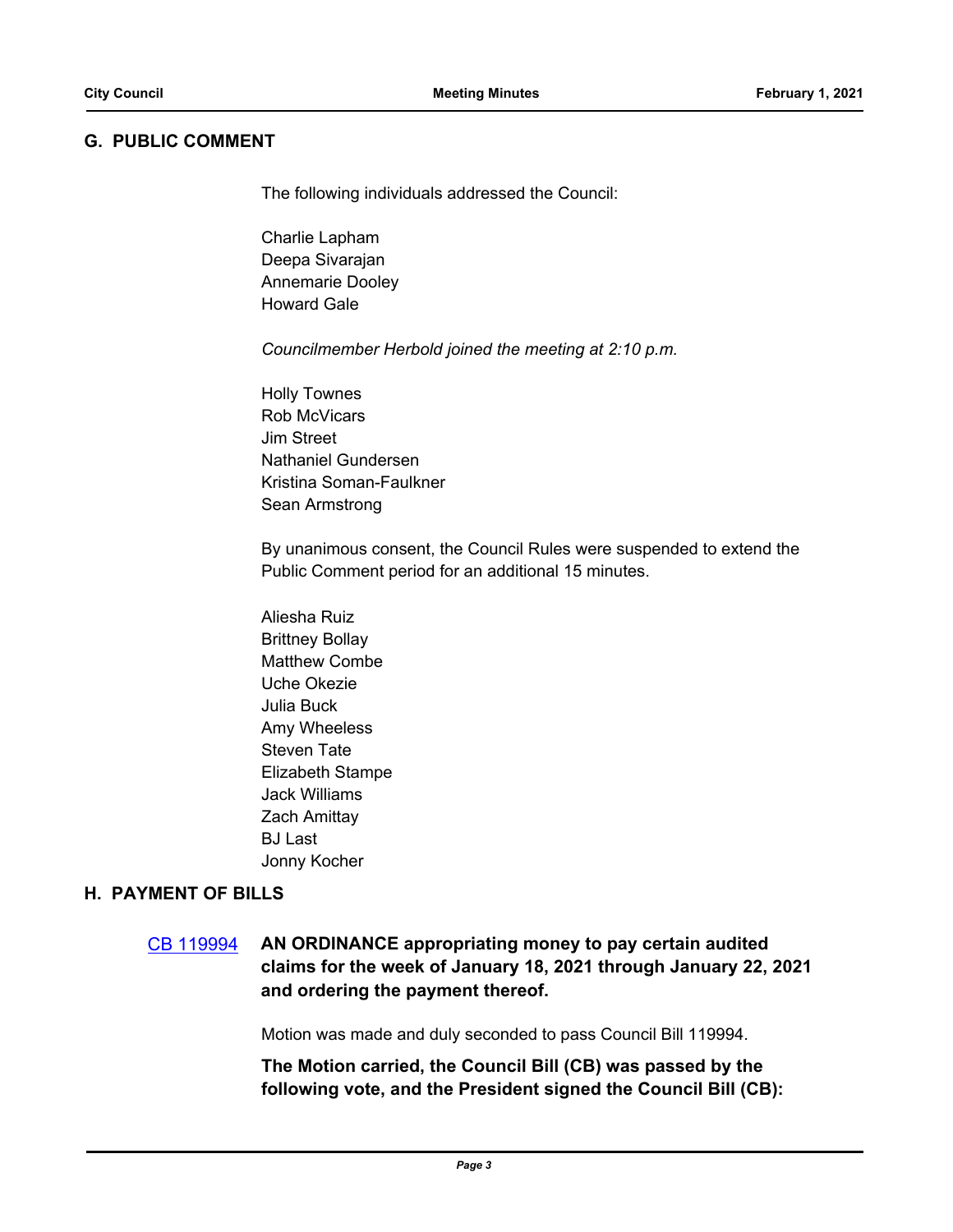In Favor: 9 - González, Herbold, Juarez, Lewis, Morales, Mosqueda, Pedersen, Sawant, Strauss

**Opposed:** None

#### **I. COMMITTEE REPORTS**

#### **PUBLIC SAFETY AND HUMAN SERVICES COMMITTEE:**

**1.** [Appt 01757](http://seattle.legistar.com/gateway.aspx?m=l&id=/matter.aspx?key=11266) **Appointment of Curry Mayer, Director of the Office of Emergency Management.**

> **The Committee recommends that City Council confirm the Appointment (Appt). In Favor: 5 - Herbold, González , Lewis, Morales, Sawant Opposed: None**

**The Appointment (Appt) was confirmed by the following vote:**

In Favor: 9 - González, Herbold, Juarez, Lewis, Morales, Mosqueda, Pedersen, Sawant, Strauss

**Opposed:** None

Council President González invited Ms. Mayer to provided brief remarks to the Council.

#### **COMMUNITY ECONOMIC DEVELOPMENT COMMITTEE:**

**2.** [CB 119982](http://seattle.legistar.com/gateway.aspx?m=l&id=/matter.aspx?key=10592) **AN ORDINANCE relating to the Seattle Commission for People with Disabilities; changing the name to the Seattle Disability Commission; and requesting that the Code Reviser revise the Seattle Municipal Code accordingly.**

> **The Committee recommends that City Council pass the Council Bill (CB). In Favor: 4 - Morales, Juarez, Pedersen, Sawant Opposed: None Absent(NV): 1 - Lewis**

> **The Council Bill (CB) was passed by the following vote, and the President signed the Council Bill (CB):**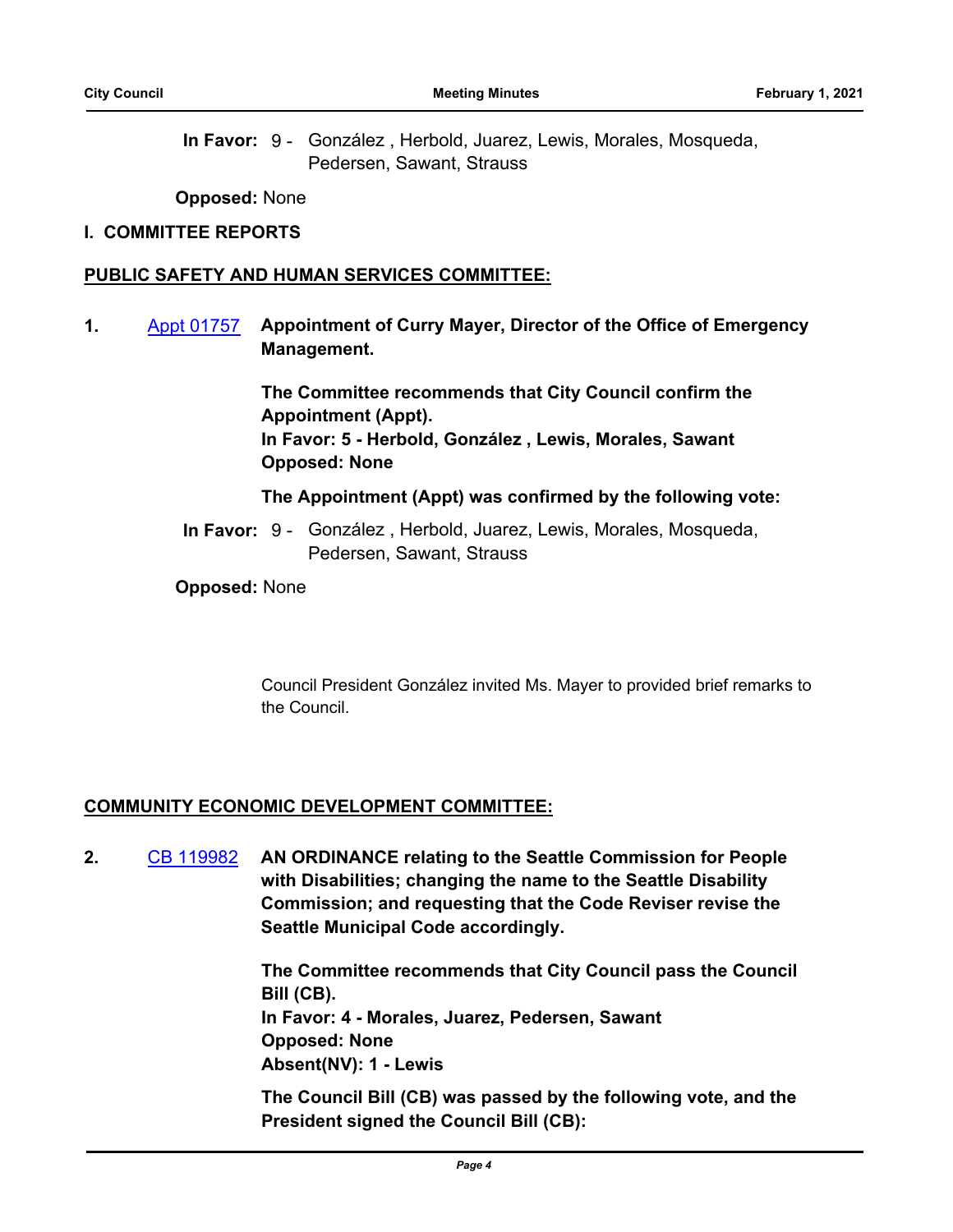In Favor: 9 - González, Herbold, Juarez, Lewis, Morales, Mosqueda, Pedersen, Sawant, Strauss

#### **Opposed:** None

# **3.** [Appt 01618](http://seattle.legistar.com/gateway.aspx?m=l&id=/matter.aspx?key=9935) **Appointment of Rebecca Bryant as member, Seattle Women's Commission, for a term to July 1, 2022.**

**The Committee recommends that City Council confirm the Appointment (Appt). In Favor: 5 - Morales, Lewis, Juarez, Pedersen, Sawant Opposed: None**

**The Appointment (Appt) was confirmed by the following vote:**

In Favor: 9 - González, Herbold, Juarez, Lewis, Morales, Mosqueda, Pedersen, Sawant, Strauss

#### **Opposed:** None

**4.** [Appt 01627](http://seattle.legistar.com/gateway.aspx?m=l&id=/matter.aspx?key=10109) **Appointment of Abriel Johnny as member, Seattle Women's Commission, for a term to July 1, 2022.**

> **The Committee recommends that City Council confirm the Appointment (Appt). In Favor: 5 - Morales, Lewis, Juarez, Pedersen, Sawant Opposed: None**

**The Appointment (Appt) was confirmed by the following vote:**

In Favor: 9 - González, Herbold, Juarez, Lewis, Morales, Mosqueda, Pedersen, Sawant, Strauss

## **Opposed:** None

**5.** [Appt 01767](http://seattle.legistar.com/gateway.aspx?m=l&id=/matter.aspx?key=10621) **Appointment of Steven Pray as member, Seattle LGBTQ Commission, for a term to October 31, 2021.**

> **The Committee recommends that City Council confirm the Appointment (Appt). In Favor: 4 - Morales, Lewis, Juarez, Sawant Opposed: None Absent(NV): 1 - Pedersen**

## **The Appointment (Appt) was confirmed by the following vote:**

In Favor: 9 - González, Herbold, Juarez, Lewis, Morales, Mosqueda, Pedersen, Sawant, Strauss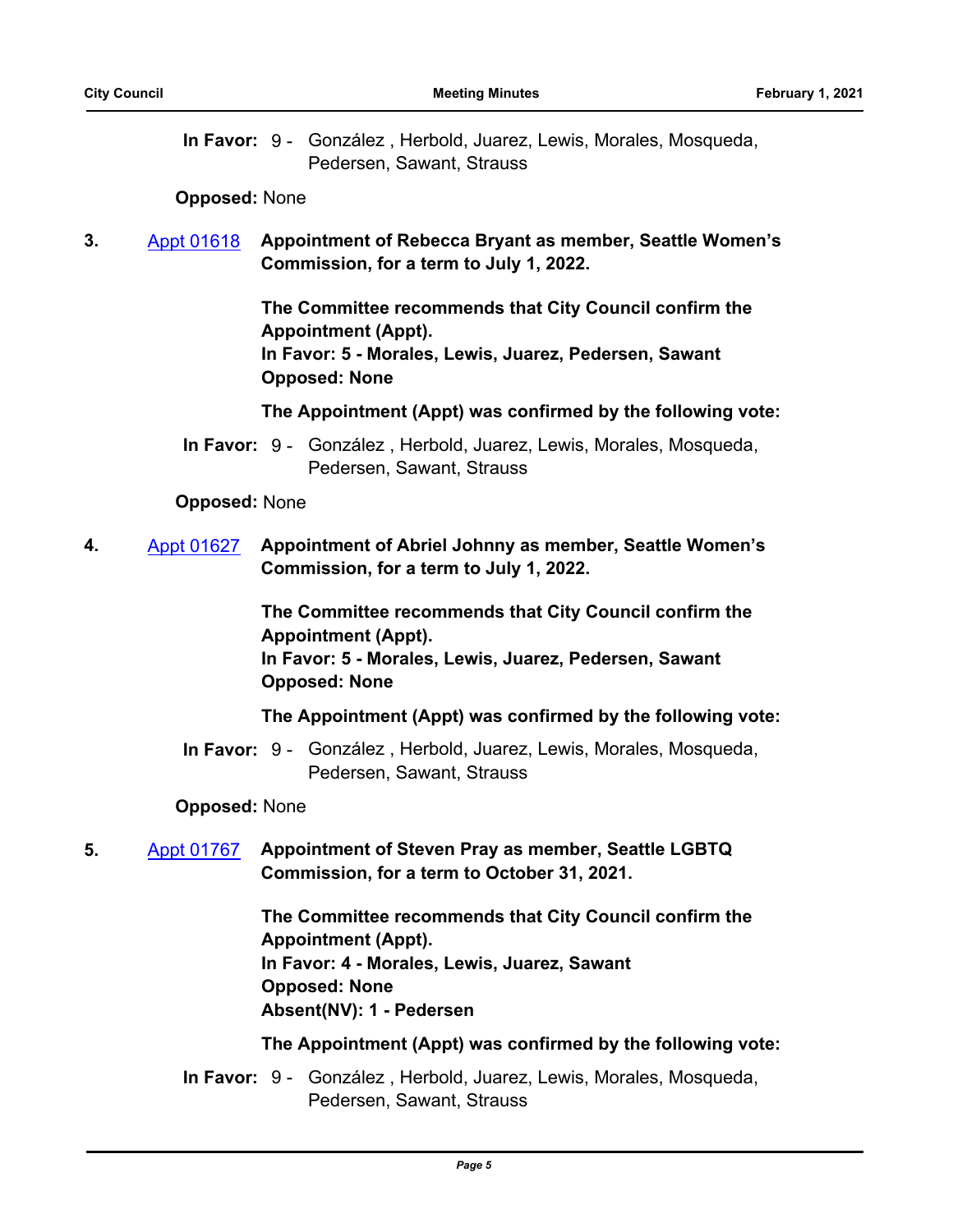| <b>Opposed: None</b> |  |
|----------------------|--|
|----------------------|--|

**6.** [Appt 01768](http://seattle.legistar.com/gateway.aspx?m=l&id=/matter.aspx?key=10622) **Reappointment of Manuel Venegas as member, Seattle LGBTQ Commission, for a term to October 31, 2021.**

> **The Committee recommends that City Council confirm the Appointment (Appt). In Favor: 4 - Morales, Lewis, Juarez, Sawant Opposed: None Absent(NV): 1 - Pedersen**

**The Appointment (Appt) was confirmed by the following vote:**

In Favor: 9 - González, Herbold, Juarez, Lewis, Morales, Mosqueda, Pedersen, Sawant, Strauss

#### **Opposed:** None

**7.** [Appt 01769](http://seattle.legistar.com/gateway.aspx?m=l&id=/matter.aspx?key=10616) **Reappointment of Christopher M. Brown as member, Seattle LGBTQ Commission, for a term to October 31, 2021.**

> **The Committee recommends that City Council confirm the Appointment (Appt). In Favor: 4 - Morales, Lewis, Juarez, Sawant Opposed: None Absent(NV): 1 - Pedersen**

#### **The Appointment (Appt) was confirmed by the following vote:**

In Favor: 9 - González, Herbold, Juarez, Lewis, Morales, Mosqueda, Pedersen, Sawant, Strauss

#### **Opposed:** None

**8.** [Appt 01770](http://seattle.legistar.com/gateway.aspx?m=l&id=/matter.aspx?key=10618) **Reappointment of Latosha Correll as member, Seattle LGBTQ Commission, for a term to April 30, 2021.**

> **The Committee recommends that City Council confirm the Appointment (Appt). In Favor: 4 - Morales, Lewis, Juarez, Sawant Opposed: None Absent(NV): 1 - Pedersen**

#### **The Appointment (Appt) was confirmed by the following vote:**

In Favor: 9 - González, Herbold, Juarez, Lewis, Morales, Mosqueda, Pedersen, Sawant, Strauss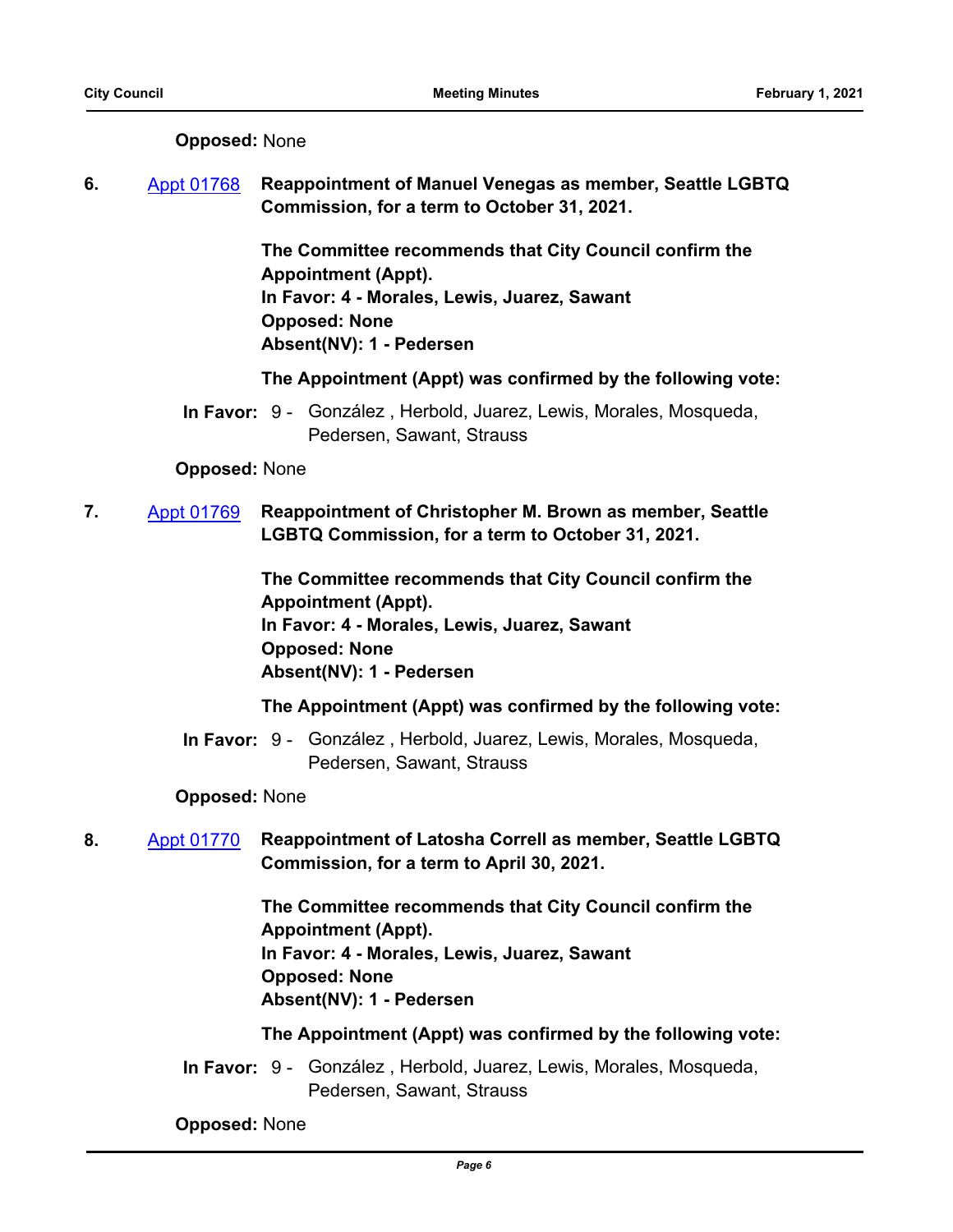|  | Appt 01771 Appointment of Ryan Bush as member, Seattle LGBTQ |
|--|--------------------------------------------------------------|
|  | Commission, for a term to October 31, 2022.                  |

**The Committee recommends that City Council confirm the Appointment (Appt). In Favor: 4 - Morales, Lewis, Juarez, Sawant Opposed: None Absent(NV): 1 - Pedersen**

**The Appointment (Appt) was confirmed by the following vote:**

In Favor: 9 - González, Herbold, Juarez, Lewis, Morales, Mosqueda, Pedersen, Sawant, Strauss

**Opposed:** None

**10.** [Appt 01772](http://seattle.legistar.com/gateway.aspx?m=l&id=/matter.aspx?key=10619) **Appointment of Nathaniel Higby as member, Seattle LGBTQ Commission, for a term to April 30, 2022.**

> **The Committee recommends that City Council confirm the Appointment (Appt). In Favor: 4 - Morales, Juarez, Pedersen, Sawant Opposed: None**

**The Appointment (Appt) was confirmed by the following vote:**

In Favor: 9 - González, Herbold, Juarez, Lewis, Morales, Mosqueda, Pedersen, Sawant, Strauss

**Opposed:** None

**11.** [Appt 01773](http://seattle.legistar.com/gateway.aspx?m=l&id=/matter.aspx?key=11265) **Reappointment of Jessi Murray as member, Seattle LGBTQ Commission, for a term to April 30, 2022.**

> **The Committee recommends that City Council confirm the Appointment (Appt). In Favor: 4 - Morales, Lewis, Juarez, Sawant Opposed: None Absent(NV): 1 - Pedersen**

## **The Appointment (Appt) was confirmed by the following vote:**

In Favor: 9 - González, Herbold, Juarez, Lewis, Morales, Mosqueda, Pedersen, Sawant, Strauss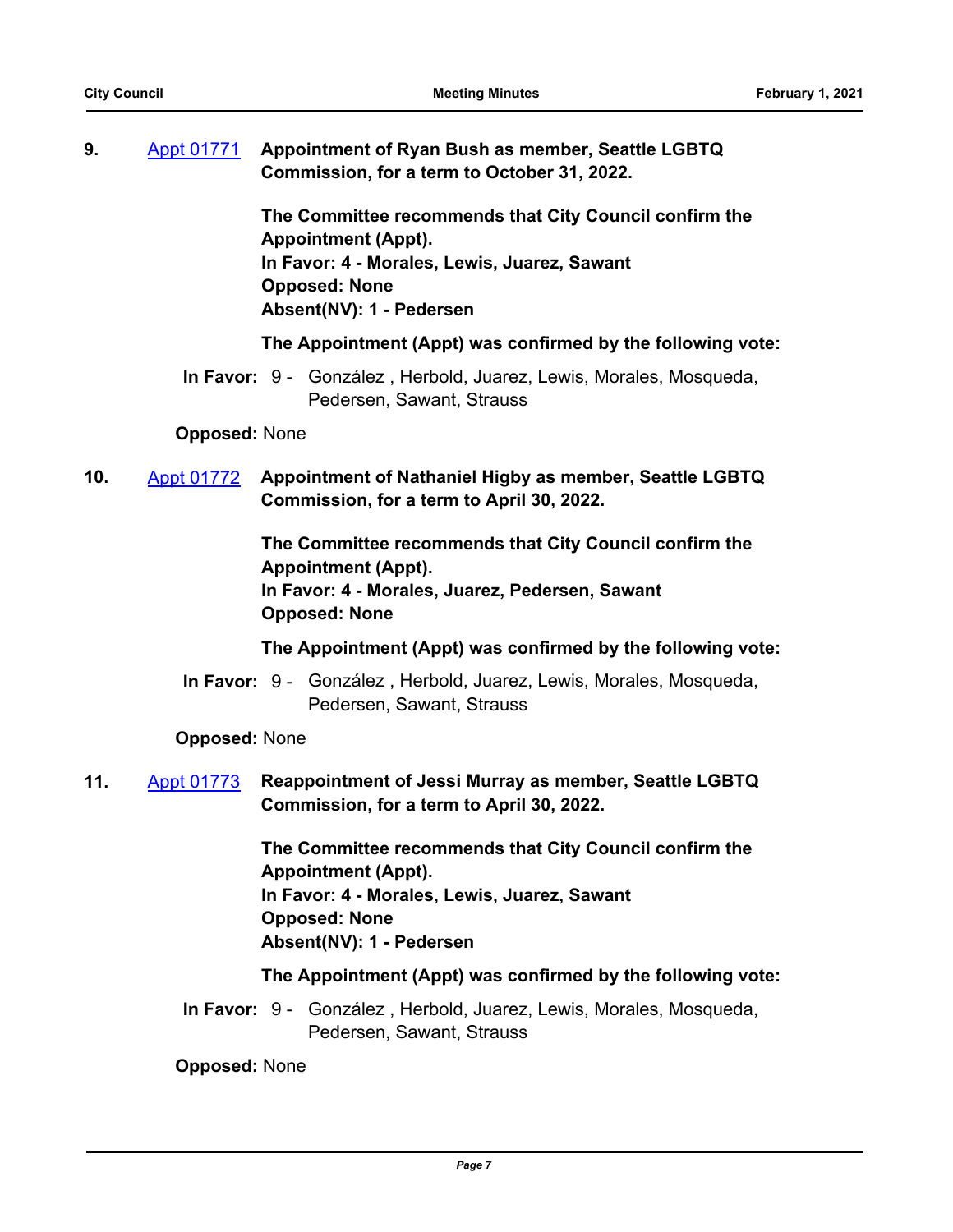| 12. | Appt 01774 Appointment of Brett Pepowski as member, Seattle LGBTQ |
|-----|-------------------------------------------------------------------|
|     | Commission, for a term to April 30, 2022.                         |

**The Committee recommends that City Council confirm the Appointment (Appt). In Favor: 4 - Morales, Lewis, Juarez, Sawant Opposed: None Absent(NV): 1 - Pedersen**

**The Appointment (Appt) was confirmed by the following vote:**

In Favor: 9 - González, Herbold, Juarez, Lewis, Morales, Mosqueda, Pedersen, Sawant, Strauss

**Opposed:** None

**13.** [Appt 01775](http://seattle.legistar.com/gateway.aspx?m=l&id=/matter.aspx?key=10623) **Appointment of Hannah Wilson as member, Seattle Commission for People with Disabilities, for a term to April 30, 2021.**

> **The Committee recommends that City Council confirm the Appointment (Appt). In Favor: 5 - Morales, Lewis, Juarez, Pedersen, Sawant Opposed: None**

**The Appointment (Appt) was confirmed by the following vote:**

In Favor: 9 - González, Herbold, Juarez, Lewis, Morales, Mosqueda, Pedersen, Sawant, Strauss

**Opposed:** None

**14.** [Appt 01776](http://seattle.legistar.com/gateway.aspx?m=l&id=/matter.aspx?key=11267) **Reappointment of Anquida Adams as member, Seattle Commission for People with Disabilities, for a term to April 30, 2022.**

> **The Committee recommends that City Council confirm the Appointment (Appt). In Favor: 5 - Morales, Lewis, Juarez, Pedersen, Sawant Opposed: None**

## **The Appointment (Appt) was confirmed by the following vote:**

In Favor: 9 - González, Herbold, Juarez, Lewis, Morales, Mosqueda, Pedersen, Sawant, Strauss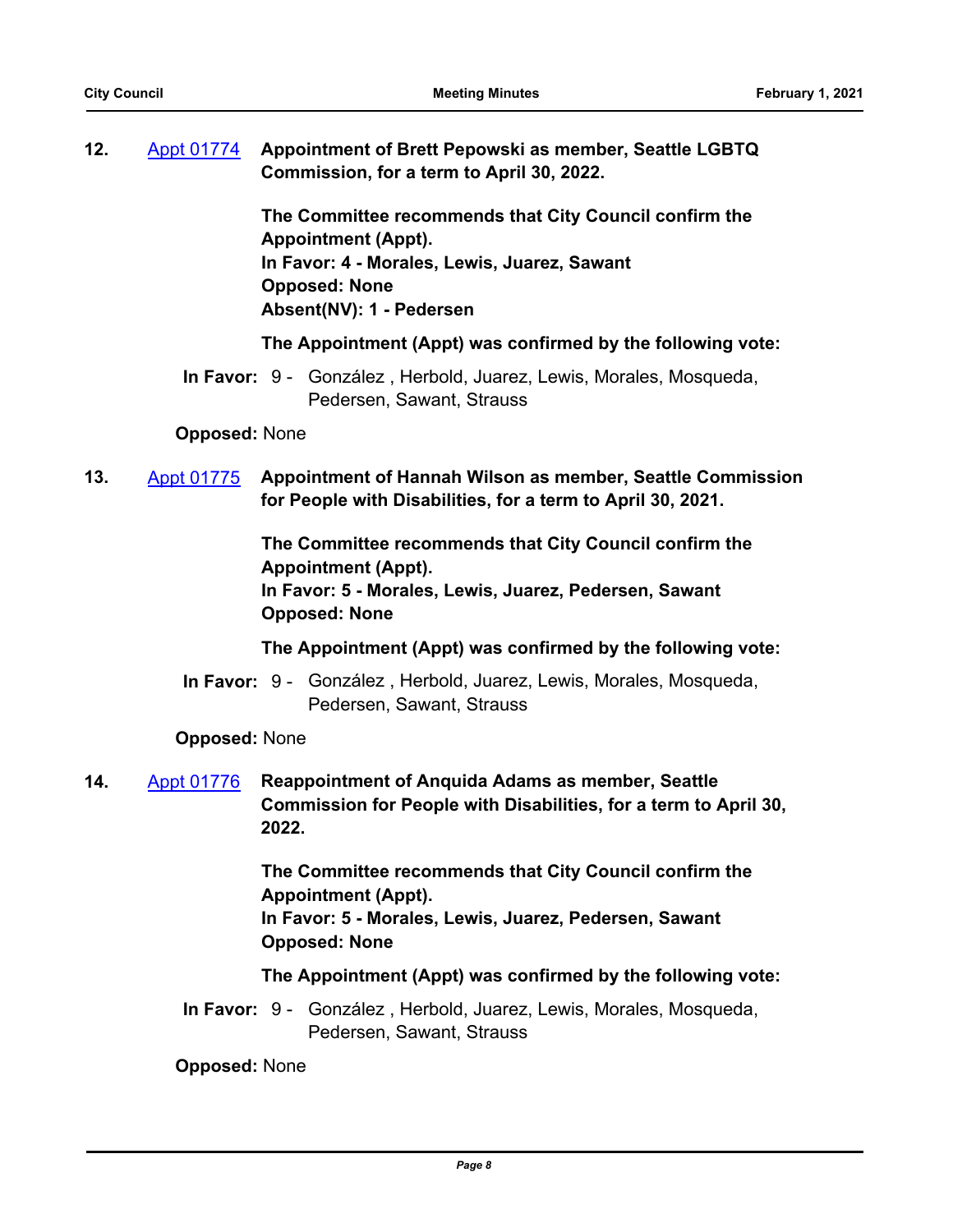**15.** [Appt 01777](http://seattle.legistar.com/gateway.aspx?m=l&id=/matter.aspx?key=11268) **Reappointment of Daniel Kogita as member, Seattle Commission for People with Disabilities, for a term to April 30, 2022.**

> **The Committee recommends that City Council confirm the Appointment (Appt). In Favor: 5 - Morales, Lewis, Juarez, Pedersen, Sawant Opposed: None**

**The Appointment (Appt) was confirmed by the following vote:**

In Favor: 9 - González, Herbold, Juarez, Lewis, Morales, Mosqueda, Pedersen, Sawant, Strauss

**Opposed:** None

**16.** [Appt 01778](http://seattle.legistar.com/gateway.aspx?m=l&id=/matter.aspx?key=11269) **Reappointment of Kaitlin Skilton as member, Seattle Commission for People with Disabilities, for a term to October 31, 2022.**

> **The Committee recommends that City Council confirm the Appointment (Appt). In Favor: 5 - Morales, Lewis, Juarez, Pedersen, Sawant Opposed: None**

**The Appointment (Appt) was confirmed by the following vote:**

In Favor: 9 - González, Herbold, Juarez, Lewis, Morales, Mosqueda, Pedersen, Sawant, Strauss

**Opposed:** None

## **FINANCE AND HOUSING COMMITTEE:**

**17.** [Appt 01732](http://seattle.legistar.com/gateway.aspx?m=l&id=/matter.aspx?key=10628) **Reappointment of Paula L. Houston as member, Seattle Housing Authority Board, for a term to March 20, 2024.**

> **The Committee recommends that City Council confirm the Appointment (Appt). In Favor: 5 - Mosqueda, Herbold, González , Lewis, Strauss**

**Opposed: None**

## **The Appointment (Appt) was confirmed by the following vote:**

In Favor: 9 - González, Herbold, Juarez, Lewis, Morales, Mosqueda, Pedersen, Sawant, Strauss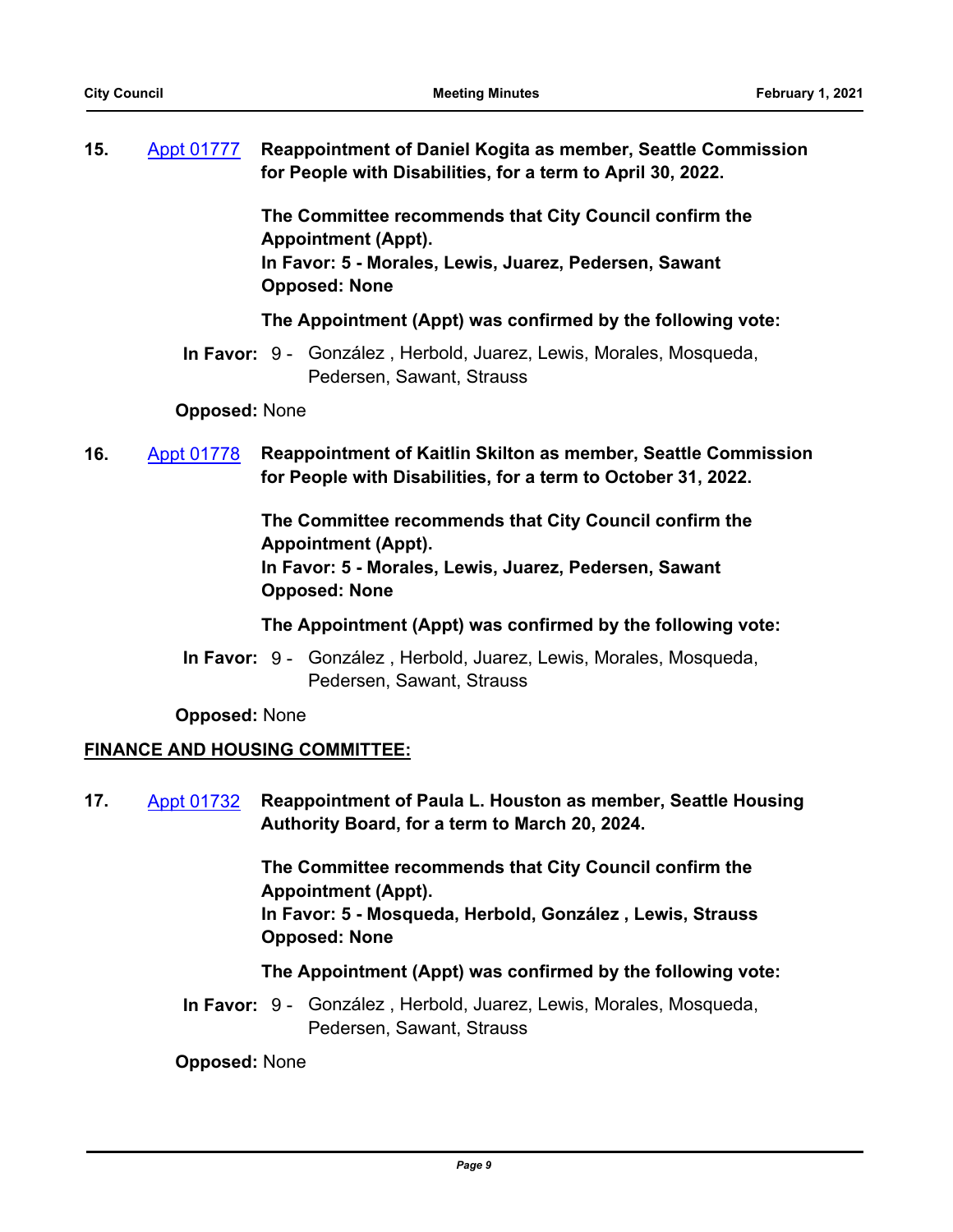**18.** [Appt 01733](http://seattle.legistar.com/gateway.aspx?m=l&id=/matter.aspx?key=11244) **Reappointment of Paul Breckenridge as member, Community Roots Housing Public Development Authority Governing Council, for a term to March 31, 2023.**

> **The Committee recommends that City Council confirm the Appointment (Appt).**

> **In Favor: 5 - Mosqueda, Herbold, González , Lewis, Strauss Opposed: None**

**The Appointment (Appt) was confirmed by the following vote:**

In Favor: 9 - González, Herbold, Juarez, Lewis, Morales, Mosqueda, Pedersen, Sawant, Strauss

#### **Opposed:** None

**19.** [Appt 01734](http://seattle.legistar.com/gateway.aspx?m=l&id=/matter.aspx?key=11246) **Reappointment of Jillian Cronauer as member, Community Roots Housing Public Development Authority Governing Council, for a term to March 31, 2023.**

> **The Committee recommends that City Council confirm the Appointment (Appt). In Favor: 5 - Mosqueda, Herbold, González , Lewis, Strauss Opposed: None**

**The Appointment (Appt) was confirmed by the following vote:**

In Favor: 9 - González, Herbold, Juarez, Lewis, Morales, Mosqueda, Pedersen, Sawant, Strauss

## **Opposed:** None

**20.** [Appt 01735](http://seattle.legistar.com/gateway.aspx?m=l&id=/matter.aspx?key=11247) **Appointment of Sara Cubillos as member, Community Roots Housing Public Development Authority Governing Council, for a term to March 31, 2023.**

> **The Committee recommends that City Council confirm the Appointment (Appt).**

> **In Favor: 5 - Mosqueda, Herbold, González , Lewis, Strauss Opposed: None**

**The Appointment (Appt) was confirmed by the following vote:**

In Favor: 9 - González, Herbold, Juarez, Lewis, Morales, Mosqueda, Pedersen, Sawant, Strauss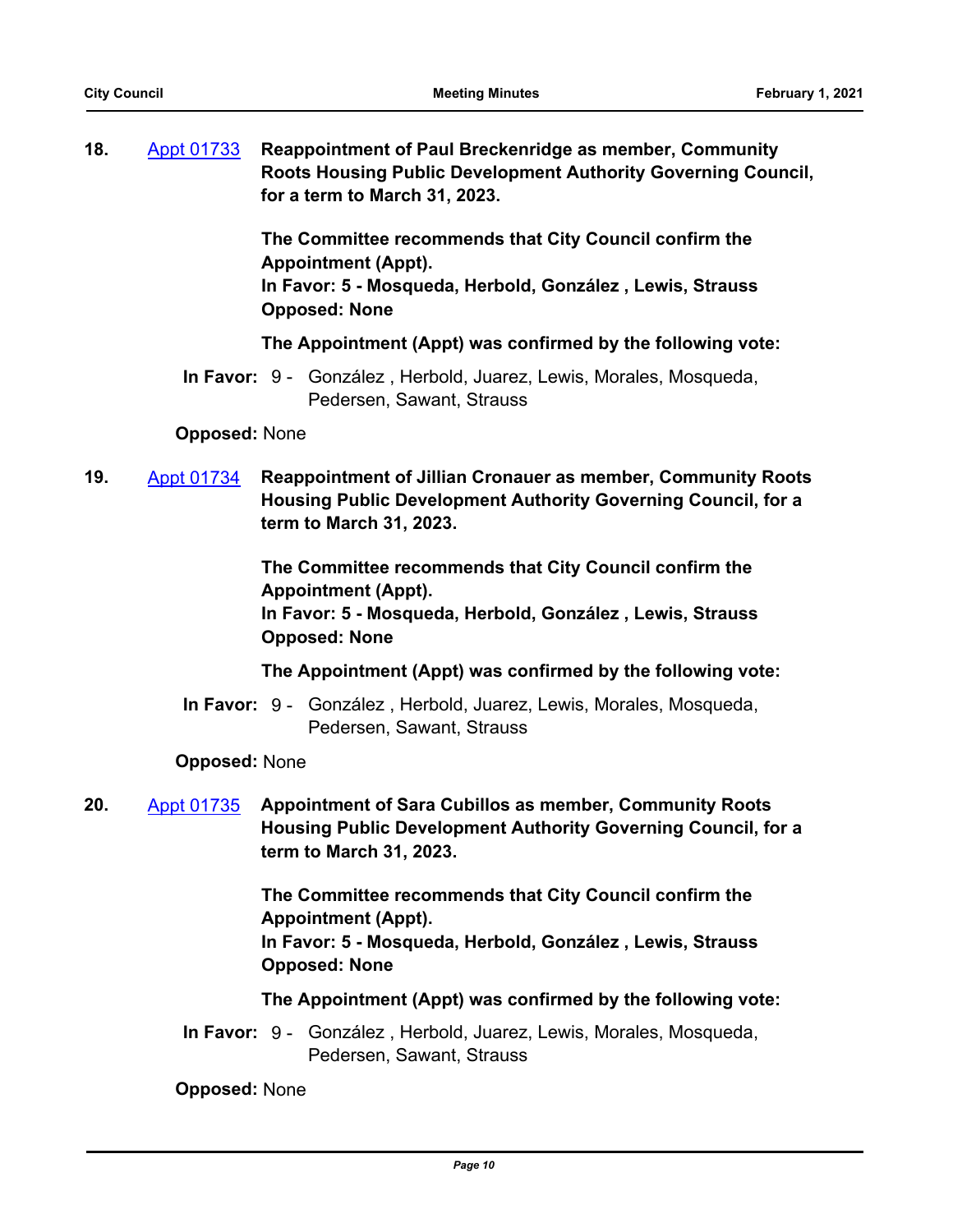**21.** [Appt 01736](http://seattle.legistar.com/gateway.aspx?m=l&id=/matter.aspx?key=11248) **Reappointment of Bob Fikso as member, Community Roots Housing Public Development Authority Governing Council, for a term to March 31, 2023.**

> **The Committee recommends that City Council confirm the Appointment (Appt).**

> **In Favor: 5 - Mosqueda, Herbold, González , Lewis, Strauss Opposed: None**

**The Appointment (Appt) was confirmed by the following vote:**

In Favor: 9 - González, Herbold, Juarez, Lewis, Morales, Mosqueda, Pedersen, Sawant, Strauss

#### **Opposed:** None

**22.** [Appt 01737](http://seattle.legistar.com/gateway.aspx?m=l&id=/matter.aspx?key=11249) **Appointment of Michelle Morlan as member, Community Roots Housing Public Development Authority Governing Council, for a term to March 31, 2023.**

> **The Committee recommends that City Council confirm the Appointment (Appt). In Favor: 5 - Mosqueda, Herbold, González , Lewis, Strauss Opposed: None**

**The Appointment (Appt) was confirmed by the following vote:**

In Favor: 9 - González, Herbold, Juarez, Lewis, Morales, Mosqueda, Pedersen, Sawant, Strauss

#### **Opposed:** None

**23.** [Appt 01738](http://seattle.legistar.com/gateway.aspx?m=l&id=/matter.aspx?key=11250) **Appointment of M. Michelle Purnell-Hepburn as member, Community Roots Housing Public Development Authority Governing Council, for a term to March 31, 2023.**

> **The Committee recommends that City Council confirm the Appointment (Appt).**

**In Favor: 5 - Mosqueda, Herbold, González , Lewis, Strauss Opposed: None**

**The Appointment (Appt) was confirmed by the following vote:**

In Favor: 9 - González, Herbold, Juarez, Lewis, Morales, Mosqueda, Pedersen, Sawant, Strauss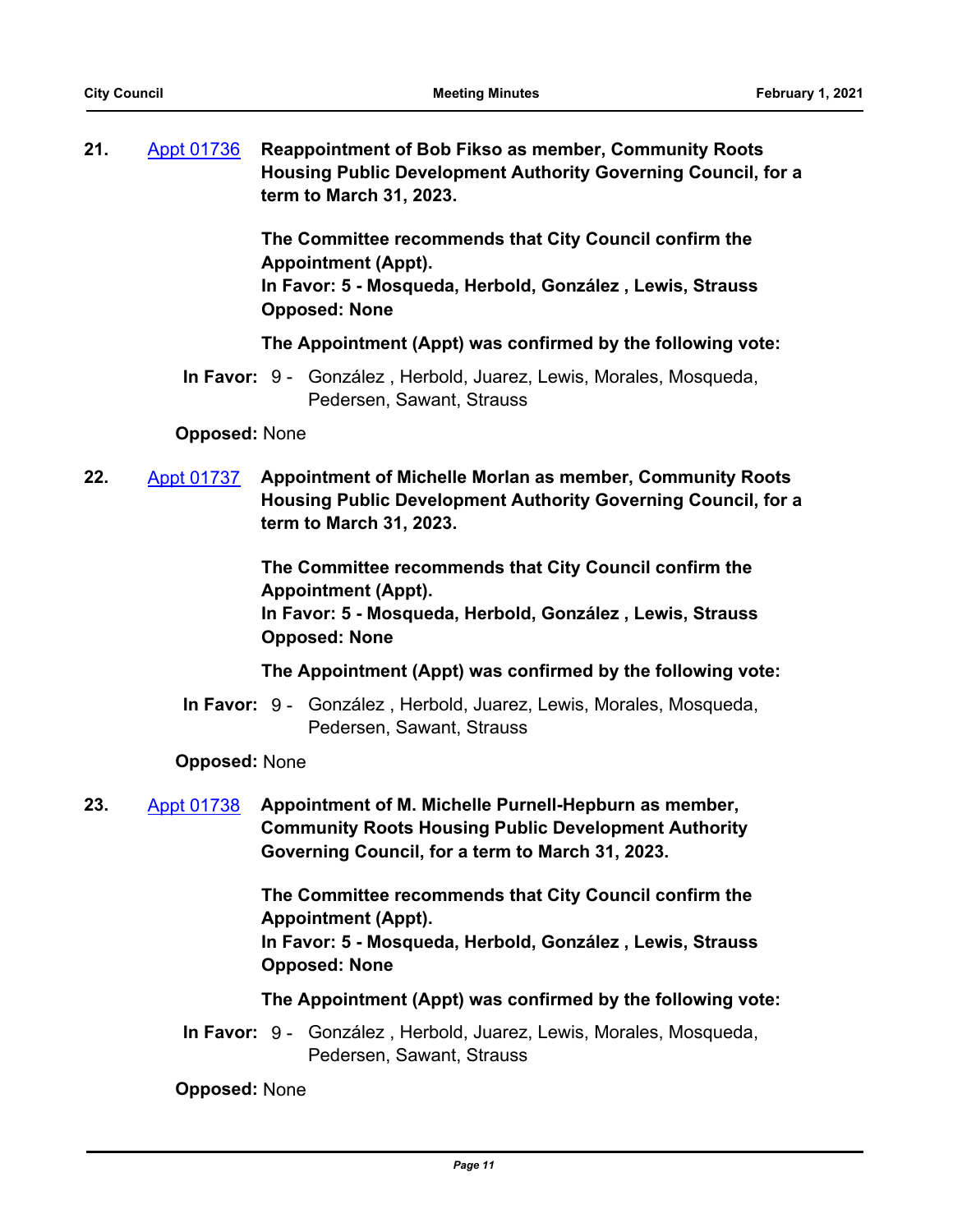**24.** [Appt 01739](http://seattle.legistar.com/gateway.aspx?m=l&id=/matter.aspx?key=11251) **Reappointment of George M. Staggers as member, Community Roots Housing Public Development Authority Governing Council, for a term to March 31, 2023.**

> **The Committee recommends that City Council confirm the Appointment (Appt).**

> **In Favor: 5 - Mosqueda, Herbold, González , Lewis, Strauss Opposed: None**

**The Appointment (Appt) was confirmed by the following vote:**

In Favor: 9 - González, Herbold, Juarez, Lewis, Morales, Mosqueda, Pedersen, Sawant, Strauss

#### **Opposed:** None

**25.** [Appt 01740](http://seattle.legistar.com/gateway.aspx?m=l&id=/matter.aspx?key=8713) **Reappointment of Derrick L. Belgarde as member, Community Roots Housing Public Development Authority Governing Council, for a term to March 31, 2022.**

> **The Committee recommends that City Council confirm the Appointment (Appt). In Favor: 5 - Mosqueda, Herbold, González , Lewis, Strauss Opposed: None**

**The Appointment (Appt) was confirmed by the following vote:**

In Favor: 9 - González, Herbold, Juarez, Lewis, Morales, Mosqueda, Pedersen, Sawant, Strauss

## **Opposed:** None

**26.** [Appt 01752](http://seattle.legistar.com/gateway.aspx?m=l&id=/matter.aspx?key=8714) **Reappointment of Rachel Ben-Shmuel as member, Community Roots Housing Public Development Authority Governing Council, for a term to March 31, 2022.**

> **The Committee recommends that City Council confirm the Appointment (Appt). In Favor: 5 - Mosqueda, Herbold, González , Lewis, Strauss**

**The Appointment (Appt) was confirmed by the following vote:**

In Favor: 9 - González, Herbold, Juarez, Lewis, Morales, Mosqueda, Pedersen, Sawant, Strauss

## **Opposed:** None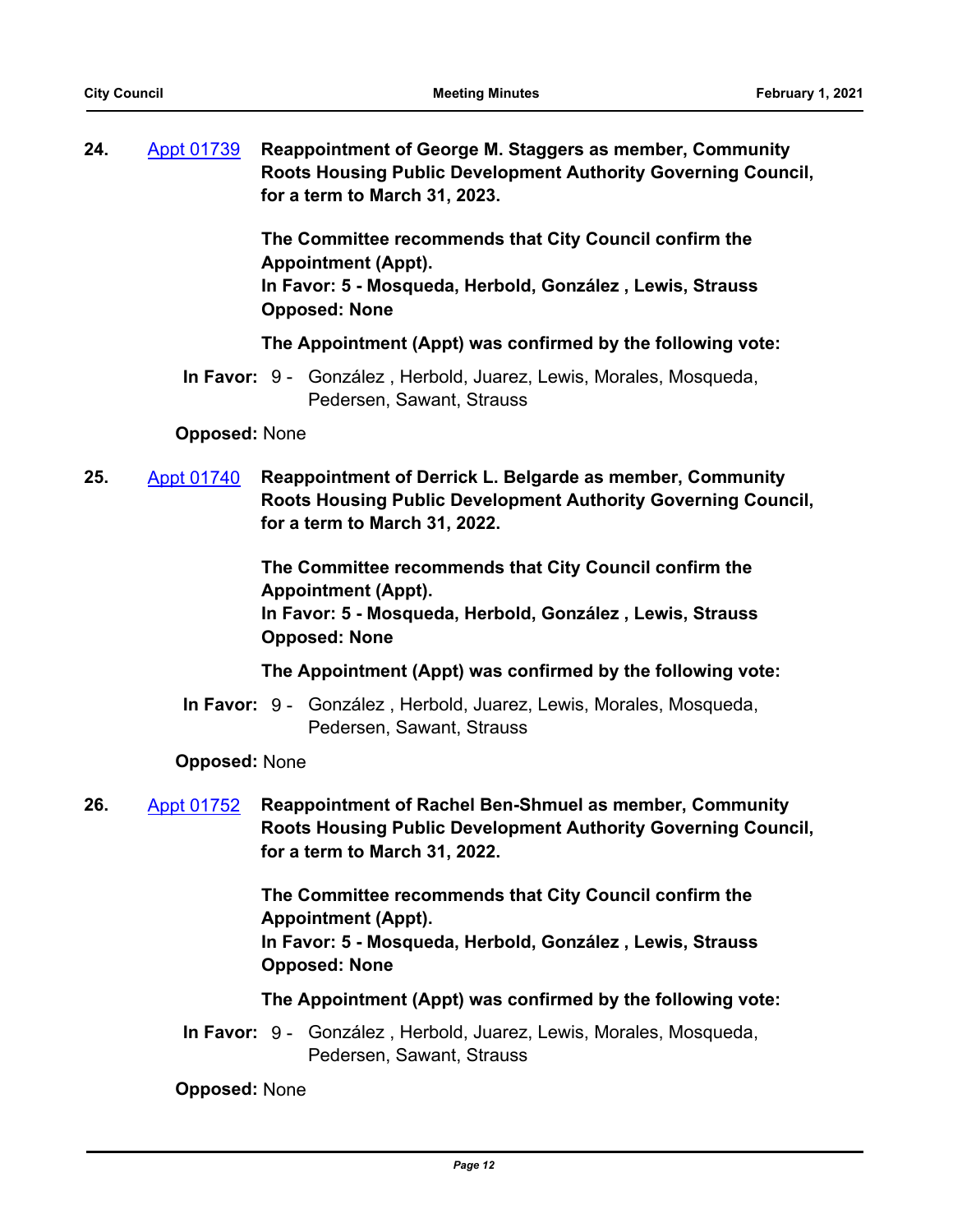**27.** [Appt 01760](http://seattle.legistar.com/gateway.aspx?m=l&id=/matter.aspx?key=11290) **Appointment of Jeanie Chunn as member, Labor Standards Advisory Commission, for a term to April 30, 2022.**

> **The Committee recommends that City Council confirm the Appointment (Appt). In Favor: 5 - Mosqueda, Herbold, González , Lewis, Strauss Opposed: None**

**The Appointment (Appt) was confirmed by the following vote:**

In Favor: 9 - González, Herbold, Juarez, Lewis, Morales, Mosqueda, Pedersen, Sawant, Strauss

**Opposed:** None

**28.** [Appt 01761](http://seattle.legistar.com/gateway.aspx?m=l&id=/matter.aspx?key=11292) **Appointment of Ilona Lohrey as member, Labor Standards Advisory Commission, for a term to April 30, 2022.**

> **The Committee recommends that City Council confirm the Appointment (Appt). In Favor: 5 - Mosqueda, Herbold, González , Lewis, Strauss Opposed: None**

**The Appointment (Appt) was confirmed by the following vote:**

In Favor: 9 - González, Herbold, Juarez, Lewis, Morales, Mosqueda, Pedersen, Sawant, Strauss

**Opposed:** None

# **29.** [Appt 01762](http://seattle.legistar.com/gateway.aspx?m=l&id=/matter.aspx?key=11293) **Reappointment of Artie M. Nosrati as member, Labor Standards Advisory Commission, for a term to April 30, 2022.**

**The Committee recommends that City Council confirm the Appointment (Appt). In Favor: 5 - Mosqueda, Herbold, González , Lewis, Strauss**

**Opposed: None**

## **The Appointment (Appt) was confirmed by the following vote:**

In Favor: 9 - González, Herbold, Juarez, Lewis, Morales, Mosqueda, Pedersen, Sawant, Strauss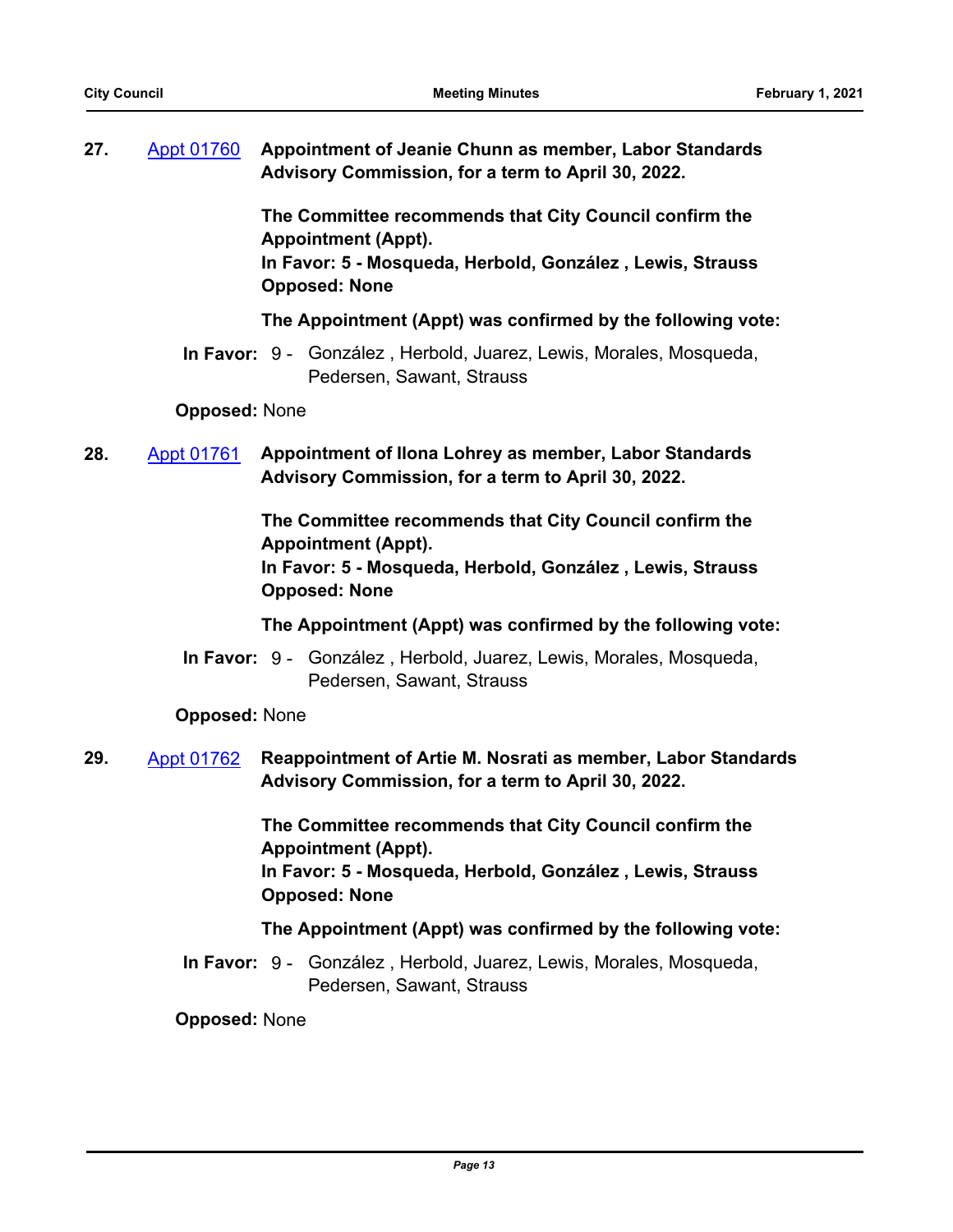**30.** [Appt 01763](http://seattle.legistar.com/gateway.aspx?m=l&id=/matter.aspx?key=11291) **Reappointment of Samantha Grad as member, Labor Standards Advisory Commission, for a term to April 30, 2022.**

> **The Committee recommends that City Council confirm the Appointment (Appt). In Favor: 5 - Mosqueda, Herbold, González , Lewis, Strauss Opposed: None**

#### **The Appointment (Appt) was confirmed by the following vote:**

In Favor: 9 - González, Herbold, Juarez, Lewis, Morales, Mosqueda, Pedersen, Sawant, Strauss

**Opposed:** None

## **LAND USE AND NEIGHBORHOODS COMMITTEE:**

**31.** [CB 119992](http://seattle.legistar.com/gateway.aspx?m=l&id=/matter.aspx?key=11277) **AN ORDINANCE relating to Seattle's construction codes; adopting the Seattle Boiler Code, Building Code, Electrical Code, Existing Building Code, Fuel Gas Code, Mechanical Code, Plumbing Code, and Residential Code by reference, amending certain chapters of those codes, and adopting new chapters for those codes; correcting references to those codes in the Seattle Municipal Code; making technical corrections; adding a new Chapter 22.101 to the Seattle Municipal Code; amending the title of Subtitle I of Title 22, Sections 5.73.020, 6.410.070, 6.420.030, 22.170.010, 22.170.050, 22.206.090, 22.206.130, 22.206.160, 22.208.020, 22.502.016, 22.801.030, 25.09.100, 25.09.110, 25.09.120, 25.09.220, and 25.09.520 of the Seattle Municipal Code; repealing Chapters 22.100 and 22.110 and Subtitles IA, III, IV, IVA, and IVB of Title 22 of the Seattle Municipal Code; and repealing ordinances or sections of the following ordinances that adopted or amended older editions of construction codes: 117723, 118654, 119478, 121865, 125156, 125157, 125158, 125160, 125161, 125162, 125337, 125408, 125409, 125410, and 125588.**

> **The Committee recommends that City Council pass the Council Bill (CB). In Favor: 4 - Strauss, Mosqueda, Lewis, Pedersen Opposed: None Absent(NV): 1 - Juarez**

> **The Council Bill (CB) was passed by the following vote, and the President signed the Council Bill (CB):**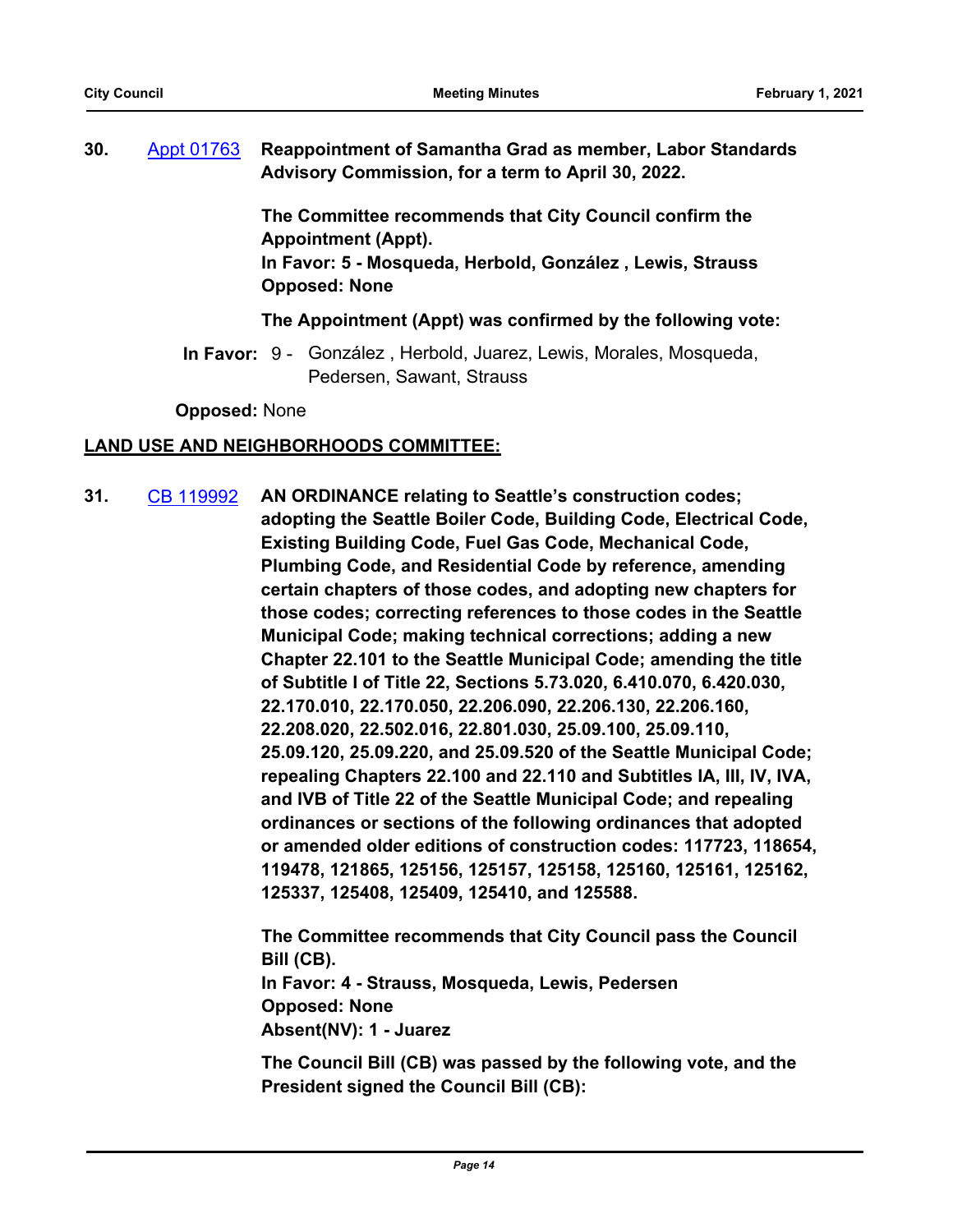In Favor: 9 - González, Herbold, Juarez, Lewis, Morales, Mosqueda, Pedersen, Sawant, Strauss

#### **Opposed:** None

**32.** [CB 119993](http://seattle.legistar.com/gateway.aspx?m=l&id=/matter.aspx?key=11280) **AN ORDINANCE relating to Seattle's construction codes; adopting the Seattle Energy Code and chapters of the Washington Administrative Code by reference and amending certain chapters of the Code; amending Section 22.101.010 of the Seattle Municipal Code; repealing Title 22, Subtitle VII of the Seattle Municipal Code; and repealing Sections 2 through 10 of Ordinance 125159 and Section 5 of Ordinance 125410.**

> **The Committee recommends that City Council pass as amended the Council Bill (CB). In Favor: 4 - Strauss, Mosqueda, Juarez, Lewis Opposed: None Abstain: 1 - Pedersen**

> **The Council Bill (CB) was passed by the following vote, and the President signed the Council Bill (CB):**

In Favor: 9 - González, Herbold, Juarez, Lewis, Morales, Mosqueda, Pedersen, Sawant, Strauss

## **Opposed:** None

**33.** [CF 314461](http://seattle.legistar.com/gateway.aspx?m=l&id=/matter.aspx?key=10551) **Application of Martin Liebowitz and 34th and Spring, LLC for an extension of the contract rezone of the property at 1106 34th Avenue. Original contract rezone application approved through CF 314325 and Ordinance 125433.**

> **The Committee recommends that City Council grant the Application.**

**In Favor: 5 - Strauss, Mosqueda, Juarez, Lewis, Pedersen Opposed: None**

#### **The Application was granted by the following vote:**

In Favor: 9 - González, Herbold, Juarez, Lewis, Morales, Mosqueda, Pedersen, Sawant, Strauss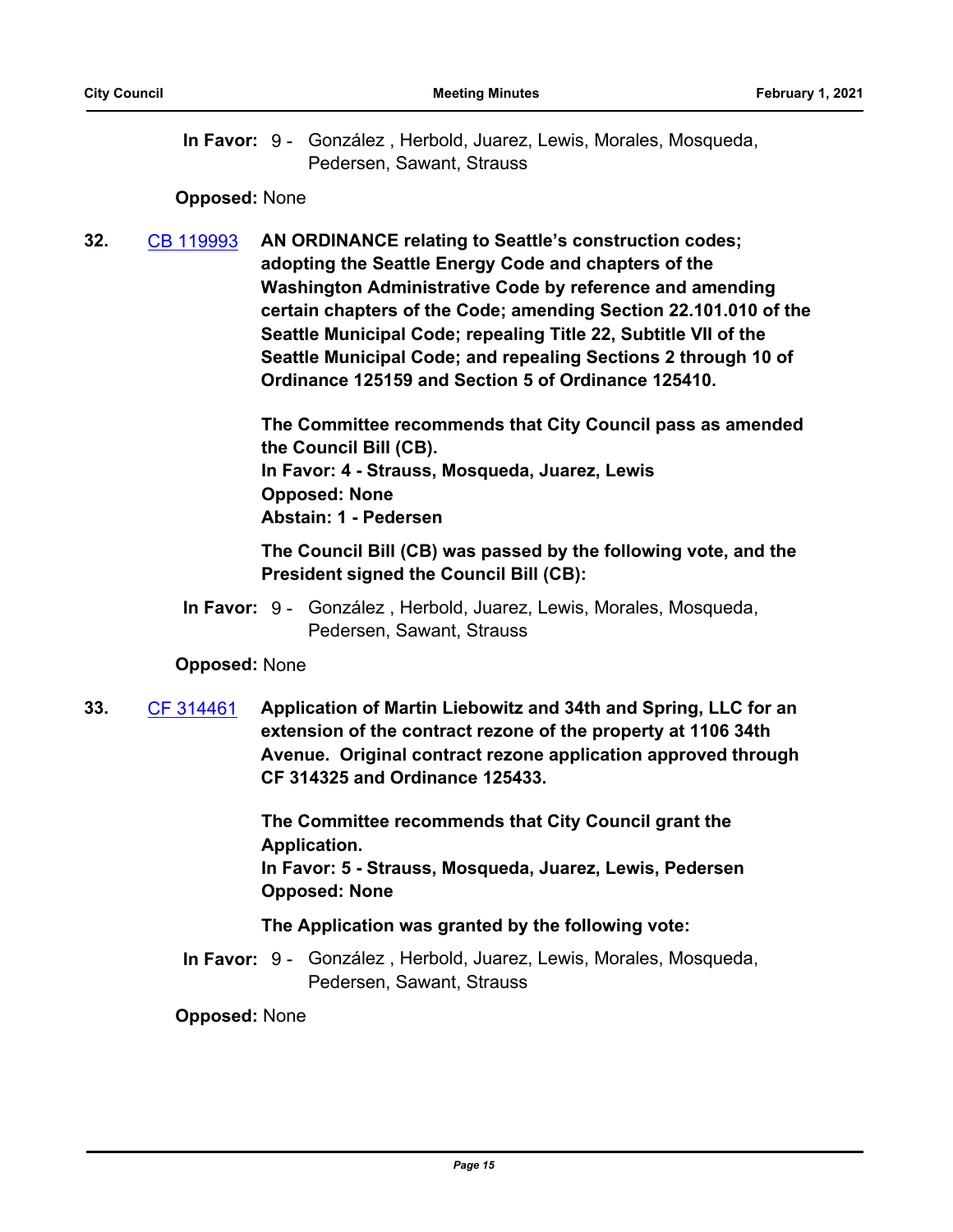**34.** [CB 119987](http://seattle.legistar.com/gateway.aspx?m=l&id=/matter.aspx?key=11227) **AN ORDINANCE approving the extension of a contract rezone approved by Ordinance 125433 and accepting an amended Property Use and Development Agreement for a property located at 1106 34th Avenue. (Petition by Martin Leibowitz, C.F. 314461, SDCI Project 3036784-LU)**

> **The Committee recommends that City Council pass the Council Bill (CB).**

**In Favor: 5 - Strauss, Mosqueda, Juarez, Lewis, Pedersen Opposed: None**

#### ACTION 1:

Motion was made by Councilmember Strauss, duly seconded and carried, to amend Council Bill 119987, Exhibit A, by substituting an executed Amended Property Use and Development Agreement for the unexecuted Amended Property Use and Development Agreement.

## ACTION 2:

Motion was made and duly seconded to pass Council Bill 119987 as amended.

**The Motion carried, the Council Bill (CB) was passed as amended by the following vote, and the President signed the Council Bill (CB):**

In Favor: 9 - González, Herbold, Juarez, Lewis, Morales, Mosqueda, Pedersen, Sawant, Strauss

#### **Opposed:** None

## **SELECT COMMITTEE ON HOMELESSNESS STRATEGIES AND INVESTMENTS:**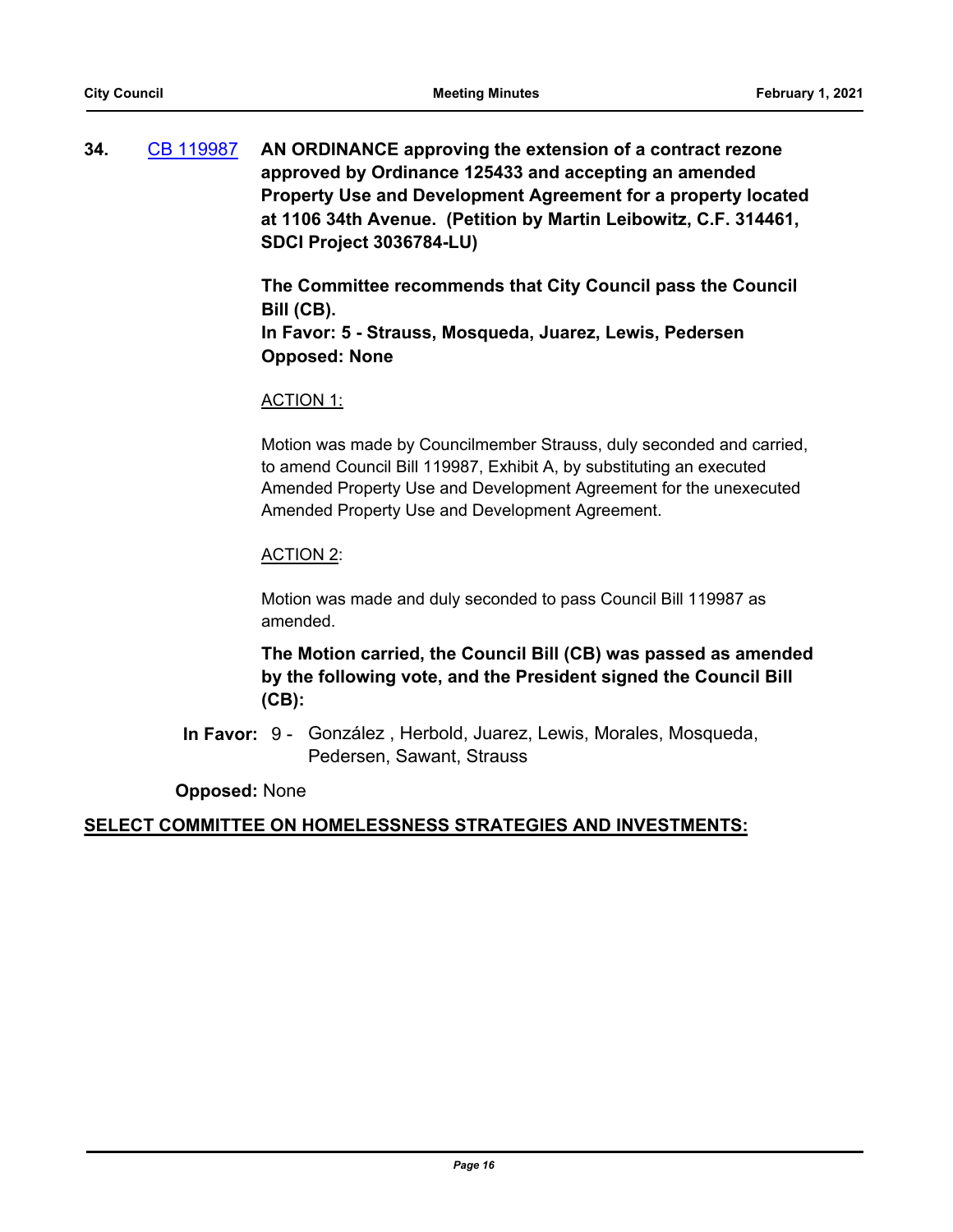**35.** [Res 31987](http://seattle.legistar.com/gateway.aspx?m=l&id=/matter.aspx?key=11278) **A RESOLUTION sponsoring the King County Regional Homelessness Authority's application for membership to the Association of Washington Cities Risk Management Service Agency.**

> **The Committee recommends that City Council adopt the Resolution (Res). In Favor: 8 - Lewis, Herbold, González , Juarez, Morales, Mosqueda, Pedersen, Strauss Opposed: None**

**The Resolution (Res) was adopted by the following vote, and the President signed the Resolution (Res):**

In Favor: 9 - González, Herbold, Juarez, Lewis, Morales, Mosqueda, Pedersen, Sawant, Strauss

#### **Opposed:** None

## **SUSTAINABILITY AND RENTERS' RIGHTS COMMITTEE:**

**36.** [Appt 01780](http://seattle.legistar.com/gateway.aspx?m=l&id=/matter.aspx?key=9855) **Reappointment of ChrisTiana ObeySumner as member, Seattle Renters' Commission, for a term to February 28, 2021.**

> **The Committee recommends that City Council confirm the Appointment (Appt). In Favor: 3 - Sawant, Morales, Lewis Opposed: None Absent(NV): 1 - Pedersen**

#### **The Appointment (Appt) was confirmed by the following vote:**

In Favor: 9 - González, Herbold, Juarez, Lewis, Morales, Mosqueda, Pedersen, Sawant, Strauss

#### **Opposed:** None

**37.** [Appt 01781](http://seattle.legistar.com/gateway.aspx?m=l&id=/matter.aspx?key=11217) **Reappointment of Laurie Goff as member, Seattle Renters' Commission, for a term to February 28, 2021.**

> **The Committee recommends that City Council confirm the Appointment (Appt). In Favor: 3 - Sawant, Morales, Lewis Opposed: None Absent(NV): 1 - Pedersen**

**The Appointment (Appt) was confirmed by the following vote:**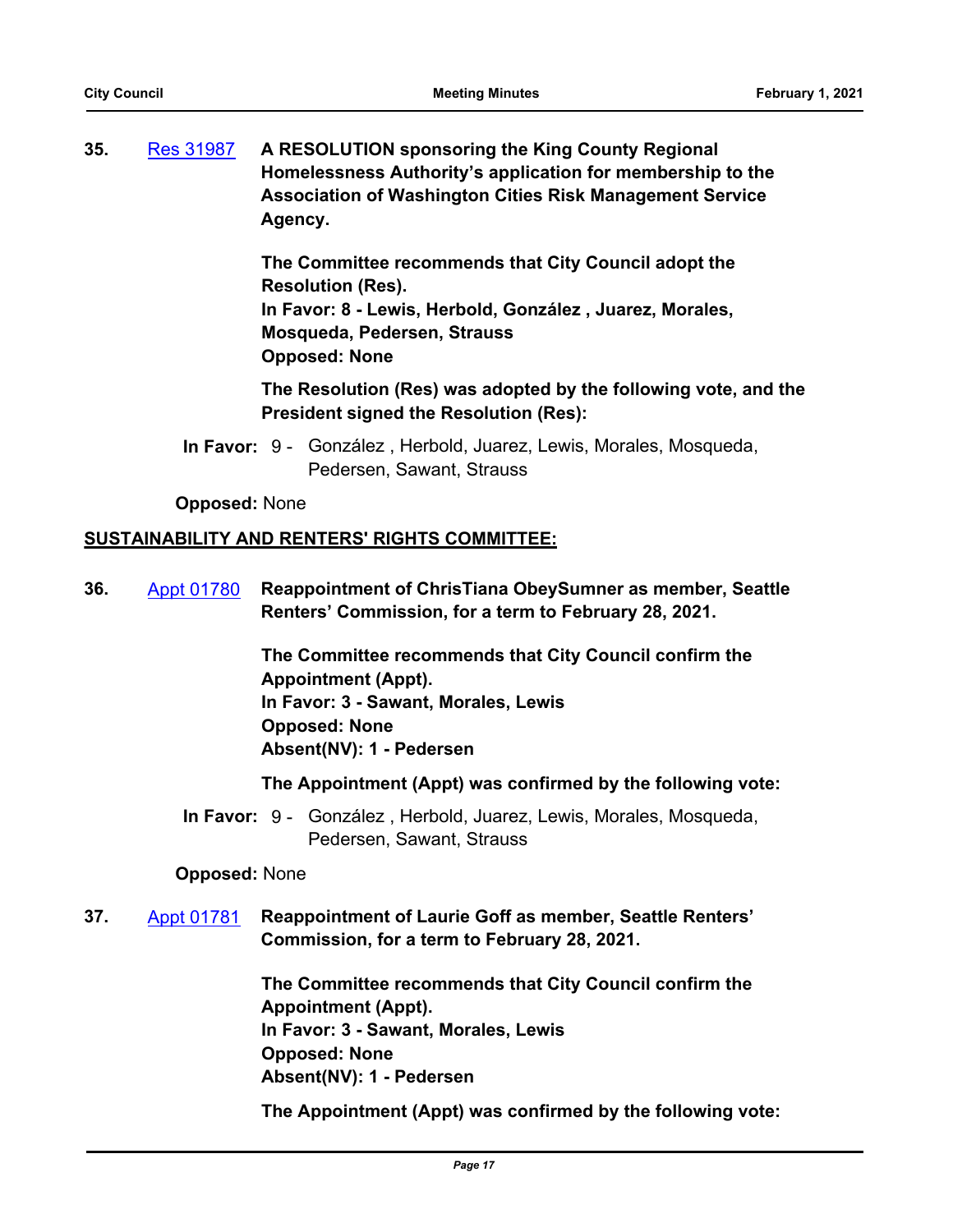In Favor: 9 - González, Herbold, Juarez, Lewis, Morales, Mosqueda, Pedersen, Sawant, Strauss

### **Opposed:** None

# **38.** [Appt 01782](http://seattle.legistar.com/gateway.aspx?m=l&id=/matter.aspx?key=11318) **Reappointment of Marcedes T. Taitt-Lamar as member, Seattle Renters' Commission, for a term to February 28, 2022.**

**The Committee recommends that City Council confirm the Appointment (Appt). In Favor: 3 - Sawant, Morales, Lewis Opposed: None Absent(NV): 1 - Pedersen**

#### **The Appointment (Appt) was confirmed by the following vote:**

In Favor: 9 - González, Herbold, Juarez, Lewis, Morales, Mosqueda, Pedersen, Sawant, Strauss

#### **Opposed:** None

# **39.** [Appt 01783](http://seattle.legistar.com/gateway.aspx?m=l&id=/matter.aspx?key=11326) **Appointment of Sharon E. Crowley as member, Seattle Renters' Commission, for a term to February 28, 2022.**

**The Committee recommends that City Council confirm the Appointment (Appt). In Favor: 3 - Sawant, Morales, Lewis Opposed: None Absent(NV): 1 - Pedersen**

Motion was made by Councilmember Sawant and duly seconded, to hold Appointment 01783 until February 8, 2021.

# **The Motion carried, and the Appointment (Appt) was held until February 8, 2021 by the following vote:**

In Favor: 9 - González, Herbold, Juarez, Lewis, Morales, Mosqueda, Pedersen, Sawant, Strauss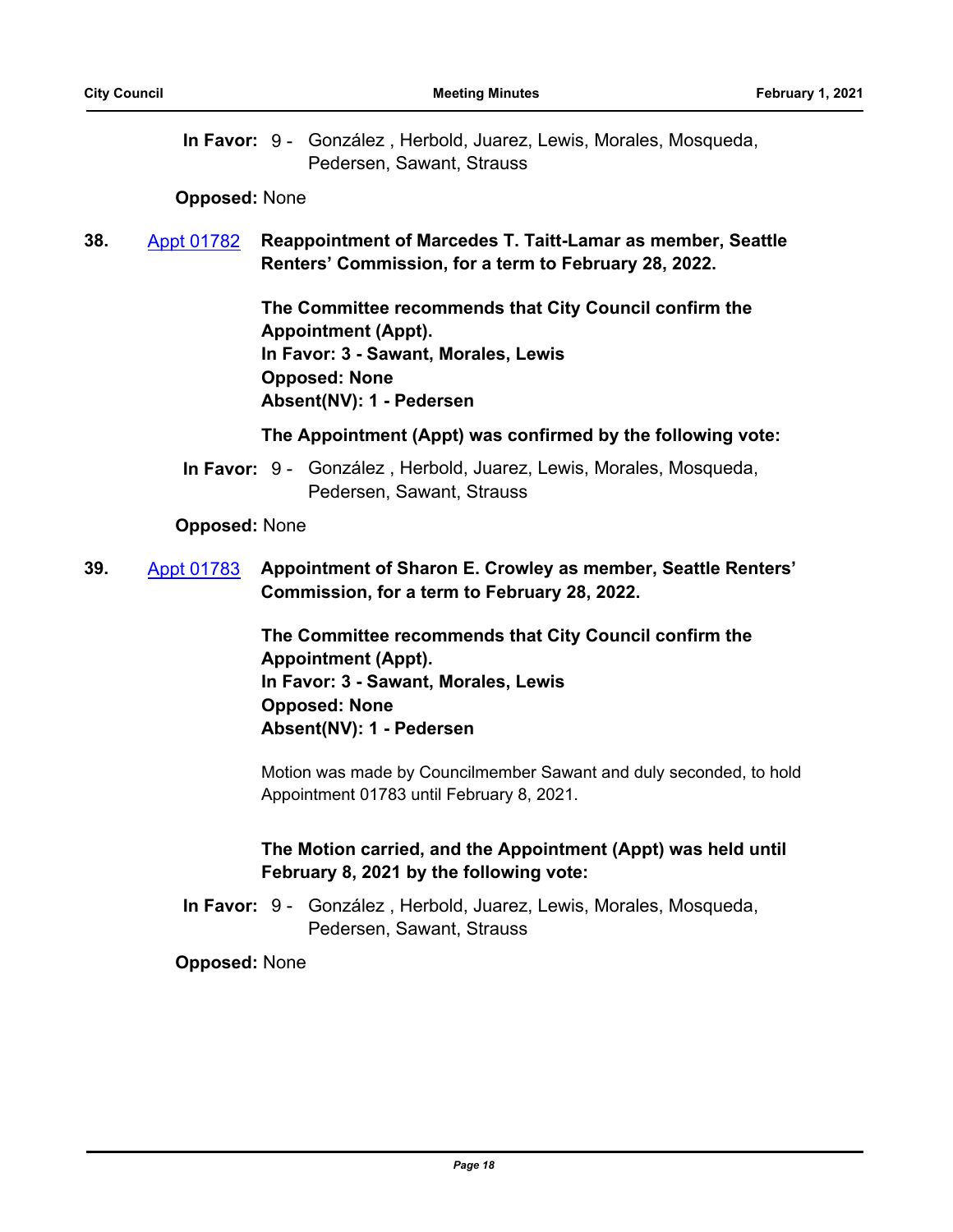# **40.** [Appt 01784](http://seattle.legistar.com/gateway.aspx?m=l&id=/matter.aspx?key=11327) **Appointment of Maya Garfinkel as member, Seattle Renters' Commission, for a term to February 28, 2023.**

**The Committee recommends that City Council confirm the Appointment (Appt). In Favor: 3 - Sawant, Morales, Lewis Opposed: None Absent(NV): 1 - Pedersen**

## **The Appointment (Appt) was confirmed by the following vote:**

In Favor: 9 - González, Herbold, Juarez, Lewis, Morales, Mosqueda, Pedersen, Sawant, Strauss

**Opposed:** None

## **J. ADOPTION OF OTHER RESOLUTIONS**

There were none.

## **K. OTHER BUSINESS**

There was none.

#### **L. ADJOURNMENT**

There being no further business to come before the Council, the meeting was adjourned at 3:43 p.m.